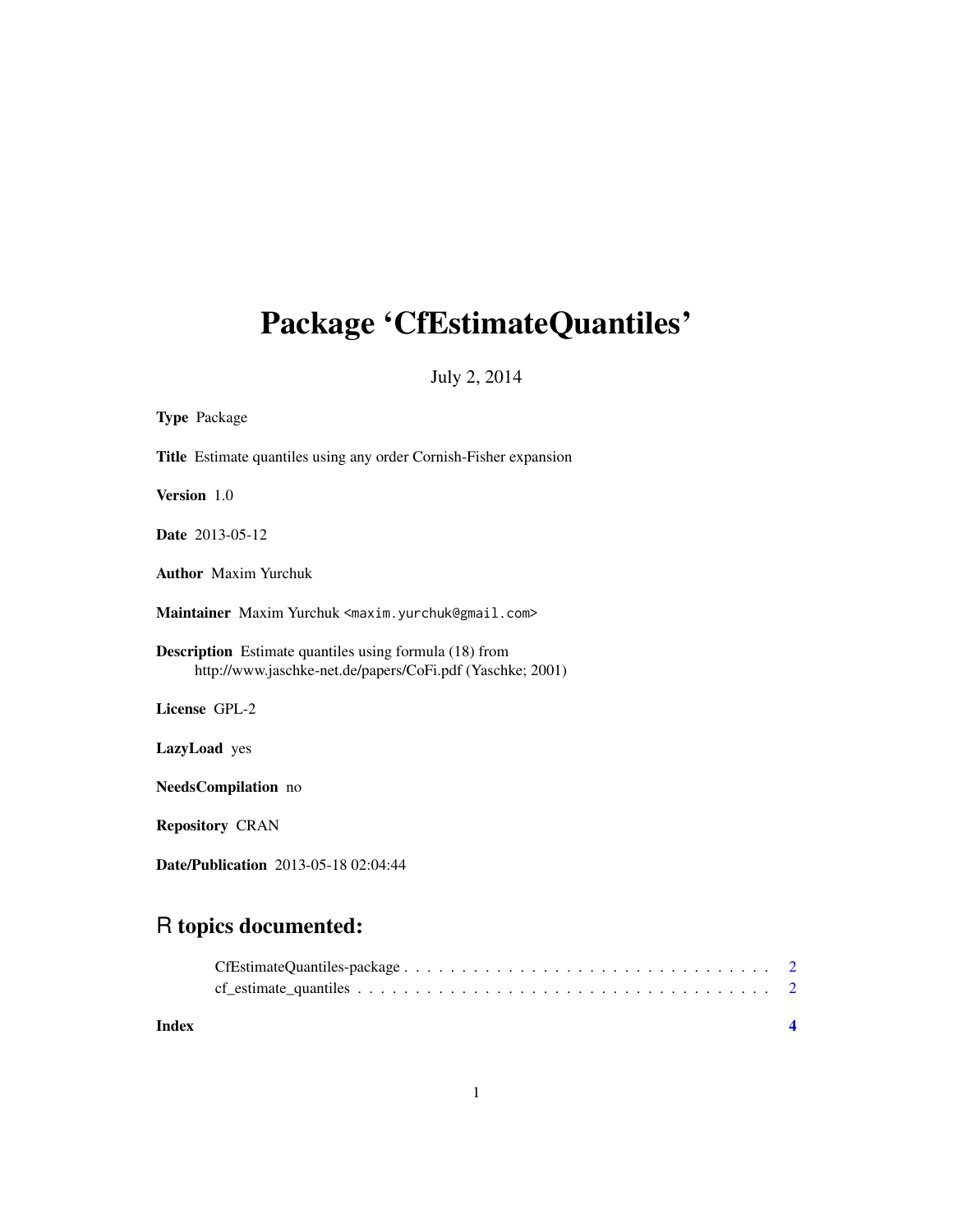```
CfEstimateQuantiles-package
```
*Estimate quantiles using any order Cornish-Fisher expansion*

#### Description

Estimate quantiles using formula (18) from http://www.jaschke-net.de/papers/CoFi.pdf (Yaschke; 2001)

#### Details

| Package:  | <b>CfEstimateQuantiles</b> |
|-----------|----------------------------|
| Type:     | Package                    |
| Version:  | 1.0                        |
| Date:     | 2013-05-12                 |
| License:  | $GPL-2$                    |
| LazyLoad: | yes                        |

#### Author(s)

Maxim Yurchuk <maxim.yurchuk@gmail.com>

#### References

http://www.jaschke-net.de/papers/CoFi.pdf

cf\_estimate\_quantiles *Estimate quantiles of random variable*

#### Description

Estimate quantiles of random variable using Cornish-Fisher expansion

#### Usage

cf\_estimate\_quantiles(cf\_expansion\_order, probabilities, cumulants)

#### Arguments

| cf_expansion_order |                                                       |  |  |  |
|--------------------|-------------------------------------------------------|--|--|--|
|                    | order of $CF$ expansion (= number of using cumulants) |  |  |  |
|                    | probabilities a numeric vector of probabilities       |  |  |  |
| cumulants          | a numeric vector of random variable cumulants         |  |  |  |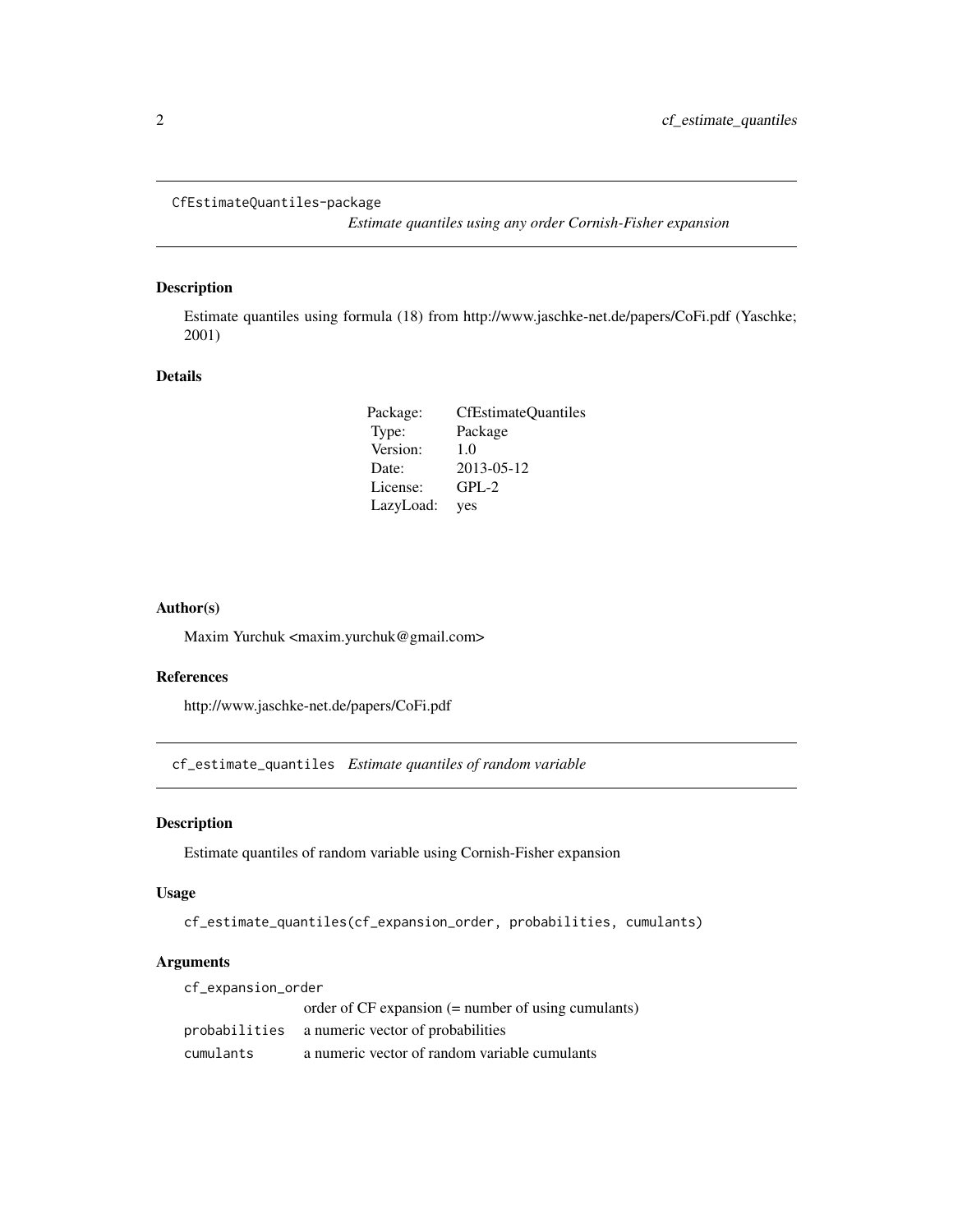cf\_estimate\_quantiles 3

#### Value

a numeric vector of estimated quantiles

#### Author(s)

Maxim Yurchuk

#### Examples

```
cf_order = 8
cumulants = rep(0, cf_order);
for (i in 1:cf_order)
  cumulants[i] = (1/i)*factorial(i);
probabilities = seq(0.01, 0.99, 0.05)
estimated_quantiles= cf_estimate_quantiles(cf_order, probabilities, cumulants)
plot(probabilities, estimated_quantiles, "l",
  main = "Cornish-Fisher approximation for exp(1) with order = 8",
  xlab = "Probability", ylab = "Quantile")
```